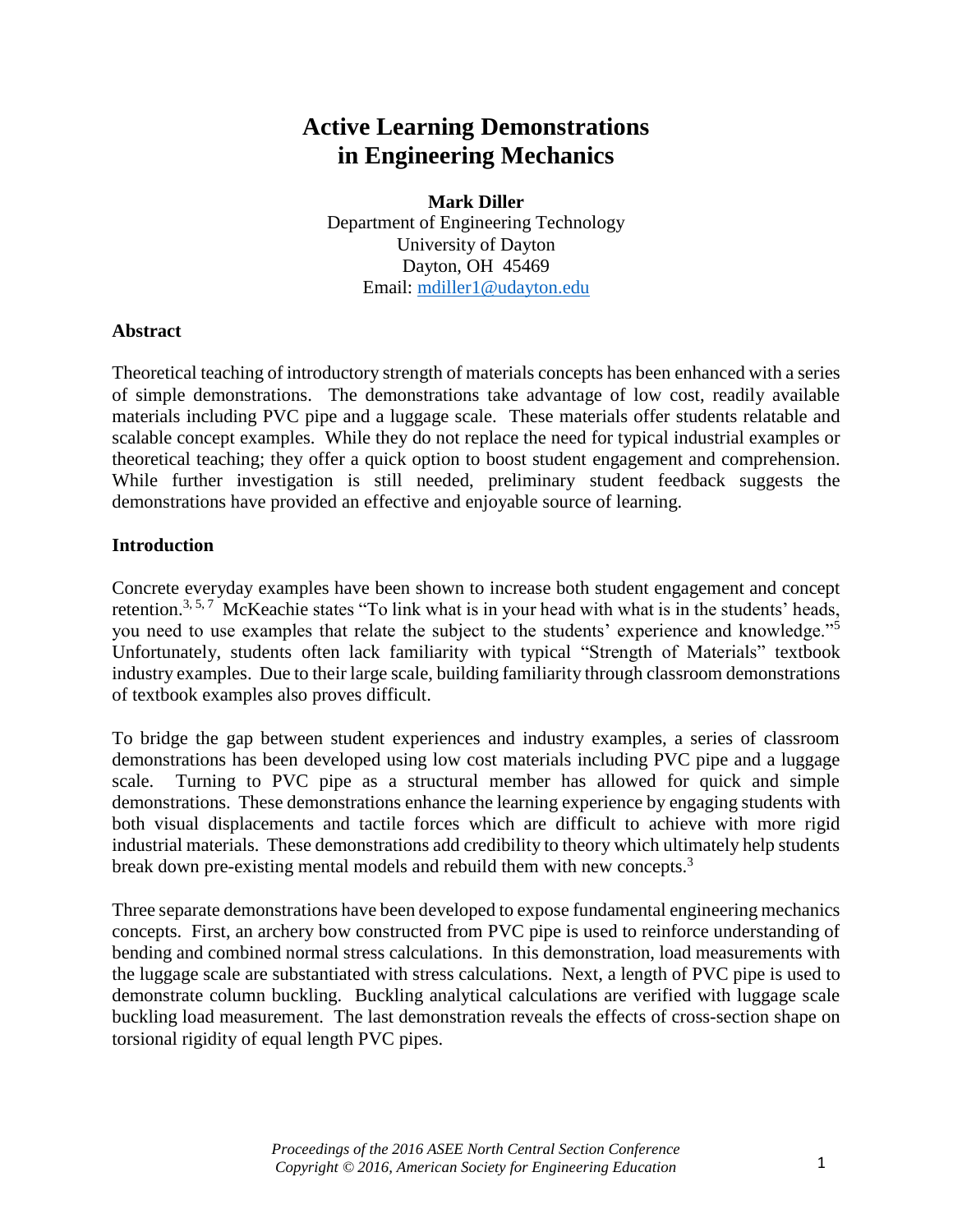Turning to lower strength and lower cost materials can simultaneously decrease barriers while increasing impact to student learning. Student surveys upon completion of the course support this assertion by indicating a high level of satisfaction and effectiveness with the demonstrations.

# **Course Description and Demonstration Implementation**

The demonstrations were implemented in an introductory three credit Mechanical Engineering Technology Strength of Materials course. The only engineering pre-requisites for the course included Statics and Engineering Materials; therefore, this course is a student's first exposure to engineering mechanics. The course textbook is Mott's "Applied Strength of Materials".<sup>6</sup> This textbook already provides some excellent chapter activity suggestions. These activities can be supplemented with the demonstrations provided in this paper.

The archery bow was used to demonstrate bending stress in chapter 7 and also combined stresses in chapter 10. The buckling demonstration was carried out while covering chapter 11, "Columns". Finally, the demonstration of cross-section effect on torsional rigidity was applied to chapter 4, "Torsional Shear Stress and Torsional Deformation". The method of instruction for each demonstration follows below.

## **Method of Instruction**

Bending Stress and Combined Normal Stress in a PVC Archery Bow. This demonstration combines force measurement using a luggage scale with stress calculation in a PVC archery bow (see Figure 1). The archery bow was created from ¾ inch schedule 40 PVC pipe by heating small sections of the 48 inch length of pipe with a heat gun until the material was pliable enough to form each curve to match a template. A number of internet tutorials exist for creating variations of this bow. 4 This exercise offers students a tactile feel for load versus deflection that can be related back to stress level. It also delivers a visual indication of bow deflection along with force vector directions produced by tension in the bow string. Finally, analytical methods are used in combination with measured loads to add credibility to theory and further impact student learning.



**Figure 1. Bending & Combined Normal Stress in an Archery Bow**

*Proceedings of the 2016 ASEE North Central Section Conference Copyright © 2016, American Society for Engineering Education* 2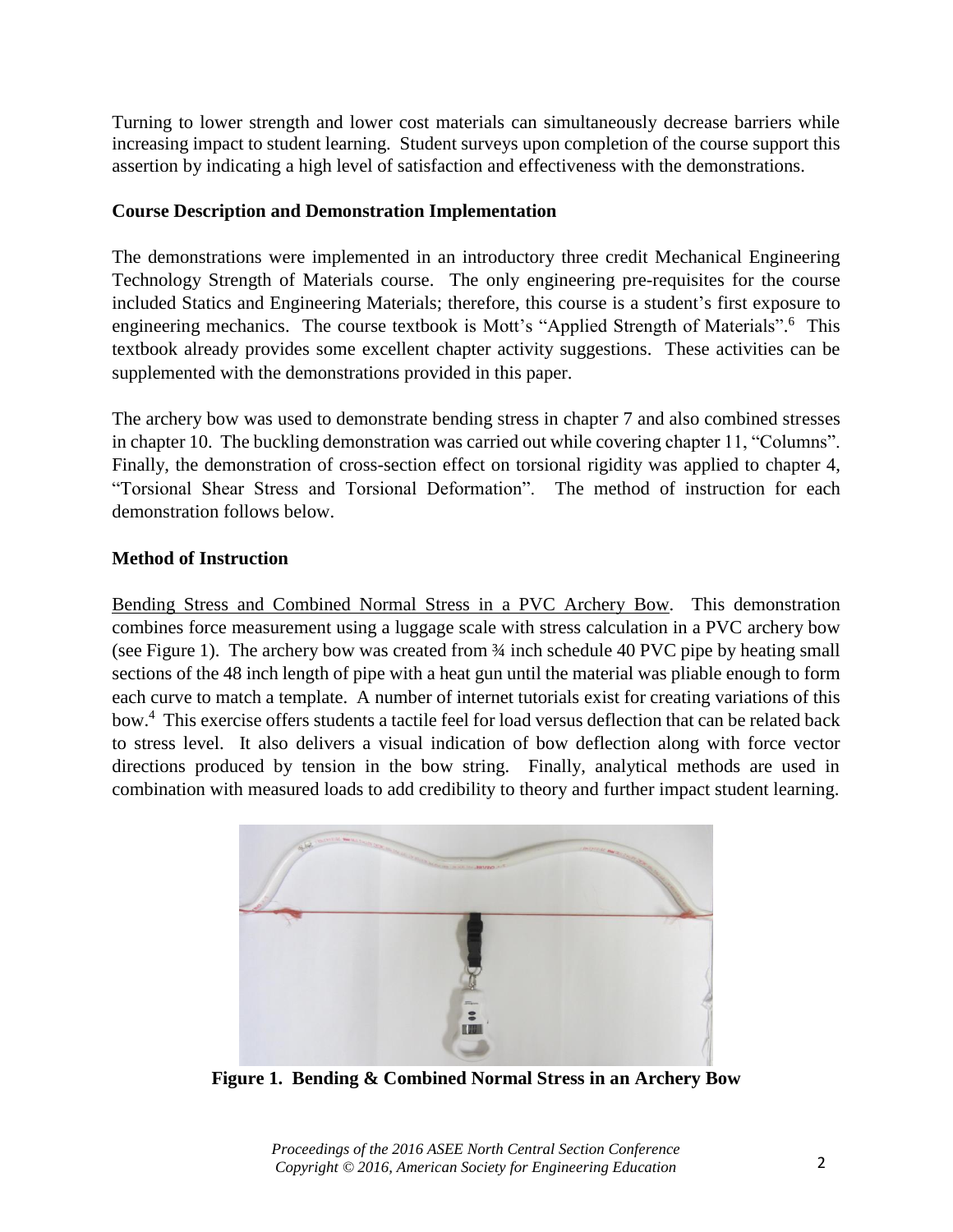Students immediately notice this example is very different in appearance than typical textbook problems. The use of unexpectedness is a known strategy in gaining and holding audience attention.<sup>3</sup> As the PVC archery bow is presented, the following problem is posed to the students: "A piece of ¾ inch schedule 40 PVC pipe was used to make this archery bow. Let's determine a reasonable load on the draw string and then calculate the stress in the handle." After a number of students experiment by pulling on the draw string with the luggage scale, they arrive at what feels like a reasonable load, let's say 20 lbs. The students then hold the bow by the handle against the whiteboard and apply this load to the string. The displaced condition of the bow is traced around the bow on the white board for further analysis (Figure 2).



**Figure 2. Displaced Bow Sketch Overlaying the Original Bow**

Next, static force analysis is performed by creating a free body diagram with the sketch of the displaced bow (Figure 3). This particular luggage scale also has a tape measure which is used to add some dimensions to the sketch. These dimensions are used to drive the static force analysis and ultimately determine the forces and moment in the handle of the bow (Figure 4).



**Figure 3. Free Body Diagram of the Displaced Bow**

*Proceedings of the 2016 ASEE North Central Section Conference Copyright © 2016, American Society for Engineering Education* 3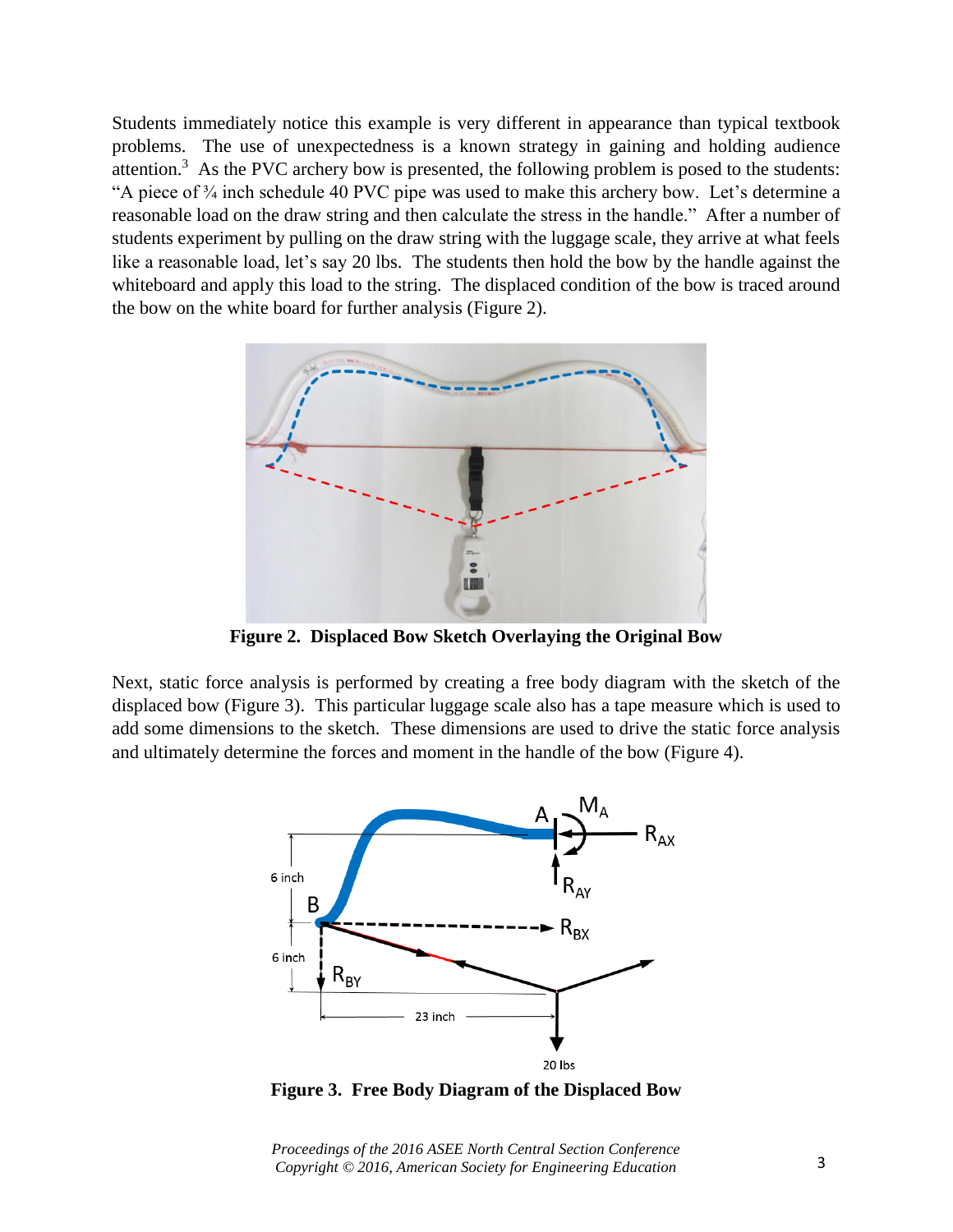For the bow string:  $\sum F_Y = 0$ :  $2R_{By} = 20$  *lbs*  $\therefore R_{By} = 10$  *lbs*  $R_{Bx} =$ 23  $\frac{16}{6}F_{yA} =$ 23 6  $(10 \, lbs) = 38.33 \, lbs$ For the bow:  $\sum F_v = 0$ :  $R_{Av} - R_{Bv} = 0$  ∴  $R_{Av} = R_{Bv} = 10$  lbs  $\sum F_x = 0$ :  $R_{Bx} - R_{Ax} = 0$  ∴  $R_{Ax} = R_{Bx} = 38.33$  lbs  $\sum M = 0$ :  $(23 \text{ in})R_{By} + (6 \text{ in})R_{Bx} - M_A = 0$  $M<sub>A</sub> = (23 in)(10 lbs) + (6 in)(38.33 lbs) = 460.0 lb.in$ 

**Figure 4. Force Analysis of a Displaced Bow**

Stress analysis can then be performed on the bow handle using the outputs from the force analysis. The forces generate a combined stress state with both bending stress and direct normal compressive stresses at the handle. Geometry properties of the pipe cross-section are required for the calculation and are readily available from numerous sources  $(Table 1)^1$ . The maximum stress is a compressive stress at the base of the handle and is calculated in Figure 5. The PVC pipe's tensile strength (7450 psi)<sup>2</sup> and flexural strength (14450 psi)<sup>2</sup> can then be shared with the class to offer a quick reality check to the calculations. If time permits, there is opportunity for deeper learning with continued discussion around PVC material properties and why both tensile and flexural strength are reported.

| <b>Table 1. Cross Section Geometry Properties for</b> |                          |  |
|-------------------------------------------------------|--------------------------|--|
| $\frac{3}{4}$ Inch Schedule 40 PVC pipe <sup>1</sup>  |                          |  |
| O.D. (Outer Diameter):                                | 1.050 inch               |  |
| I.D. (Inner Diameter):                                | 0.804 inch               |  |
| A (Area):                                             | $0.358$ in <sup>2</sup>  |  |
| I (Moment of Inertia):                                | $0.0392$ in <sup>4</sup> |  |

$$
\sigma = -\frac{F}{A} - \frac{Mc}{I} = -\frac{R_{Ax}}{A} - \frac{M_A c}{I} = -\frac{(38.33 \text{ lbs})}{(0.358 \text{ in}^2)} - \frac{(460 \text{ lb. in})(1.050 \text{ in})/2}{(0.0392 \text{ in}^4)}
$$

$$
\sigma = -107.1 \text{ psi} - 6161 \text{ psi} \approx -6270 \text{ psi} \text{ or } 6270 \text{ psi} \text{ compression}
$$

**Figure 5. Stress Analysis of a Displaced Bow**

Critical buckling load for a length of PVC pipe. This demonstration involves using a luggage scale to measure the critical buckling load for a length of PVC pipe after determining the expected value from theoretical calculations (Figure 6). A 45.5 inch long piece of  $\frac{1}{2}$  inch Schedule 40 PVC pipe was used for this demonstration; however, any size pipe that can generate a reasonable buckling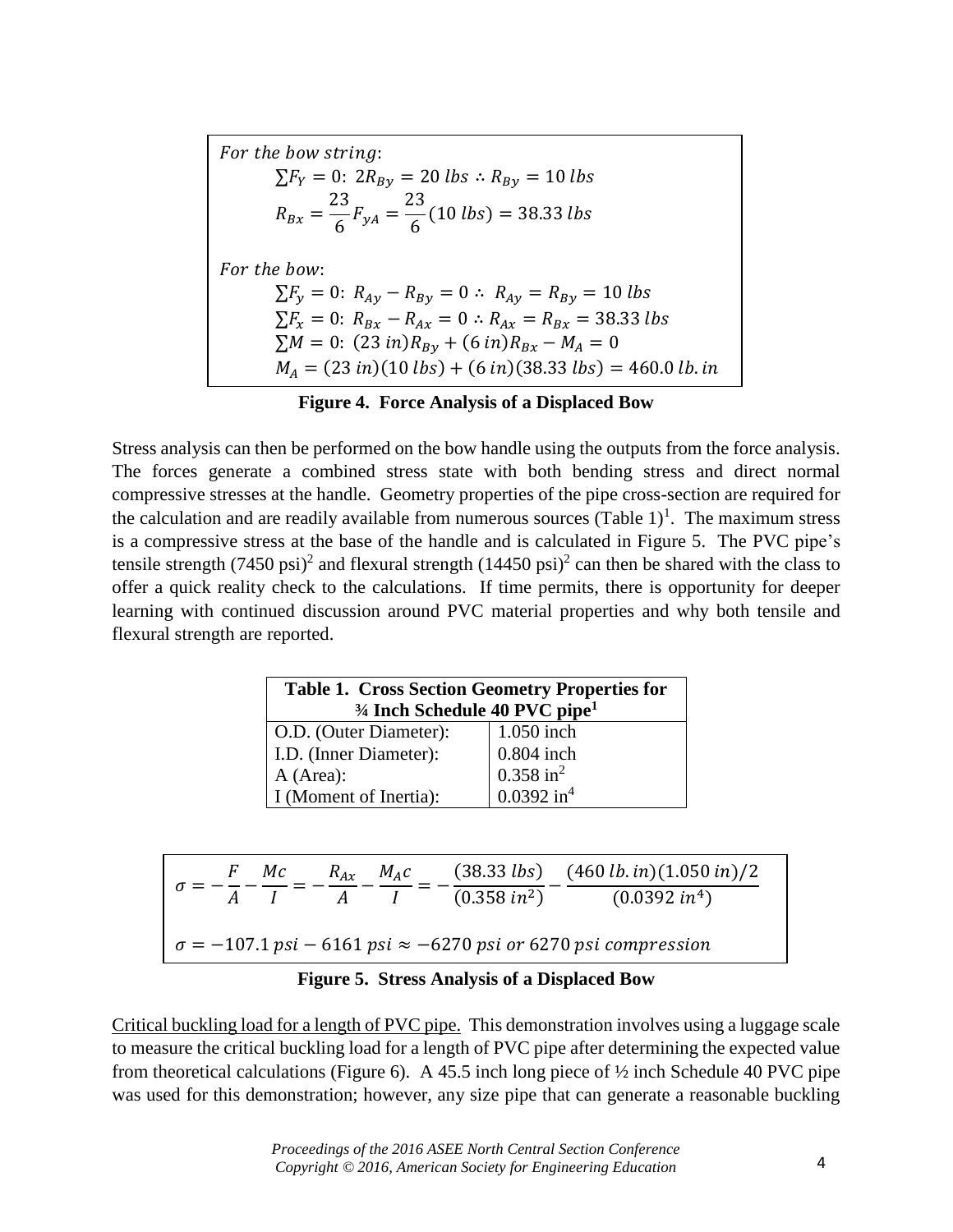load (10 to 50 lbs.) would be an acceptable substitute. The geometry properties and material strength necessary in performing buckling calculations are once again readily available from multiple sources and are listed in Table  $2^{1,2}$ .



**Figure 6. ½" PVC Pipe and Luggage Scale for Buckling Demonstration**

| Table 2. Geometry and Material Properties for          |                         |  |
|--------------------------------------------------------|-------------------------|--|
| $\frac{1}{2}$ Inch Schedule 40 PVC pipe <sup>1,2</sup> |                         |  |
| r (radius of gyration):                                | 0.258 inch              |  |
| A (Area):                                              | $0.270$ in <sup>2</sup> |  |
| E (Elastic Modulus):                                   | 400 000 psi             |  |
| $S_y \approx S_u$ (Yield Strength):                    | 7450 psi                |  |

This demonstration begins with calculation and concludes with measurement in an attempt to add context and credibility to theory for maximum learning impact. The class is presented with the piece of PVC pipe which instantly adds some authenticity to this example over previous textbook examples. To add further context, it is explained to the class: "Suppose we wanted to use this pipe to make a cane for your grandmother who is no longer very steady on her feet. Could we trust it to support her?" Discussion of the expected load and necessary safety factor compels students to care about the outcome. Generating a sense of caring has been shown to increase both engagement and retention of information.<sup>3</sup>

Following these lead-in discussions, the official demonstration can begin. Theoretical calculations follow the same method as earlier textbook example problems. It is noted that the pinned-pinned end fixity conditions may not provide a perfect idealization, but it is chosen because it results in the appropriate bending mode shape. The calculations begin by comparing the pipe's slenderness ratio with the material's column constant. This confirms the pipe is indeed a long column and requires the use of Euler's formula to determine the critical buckling load (Figure 7).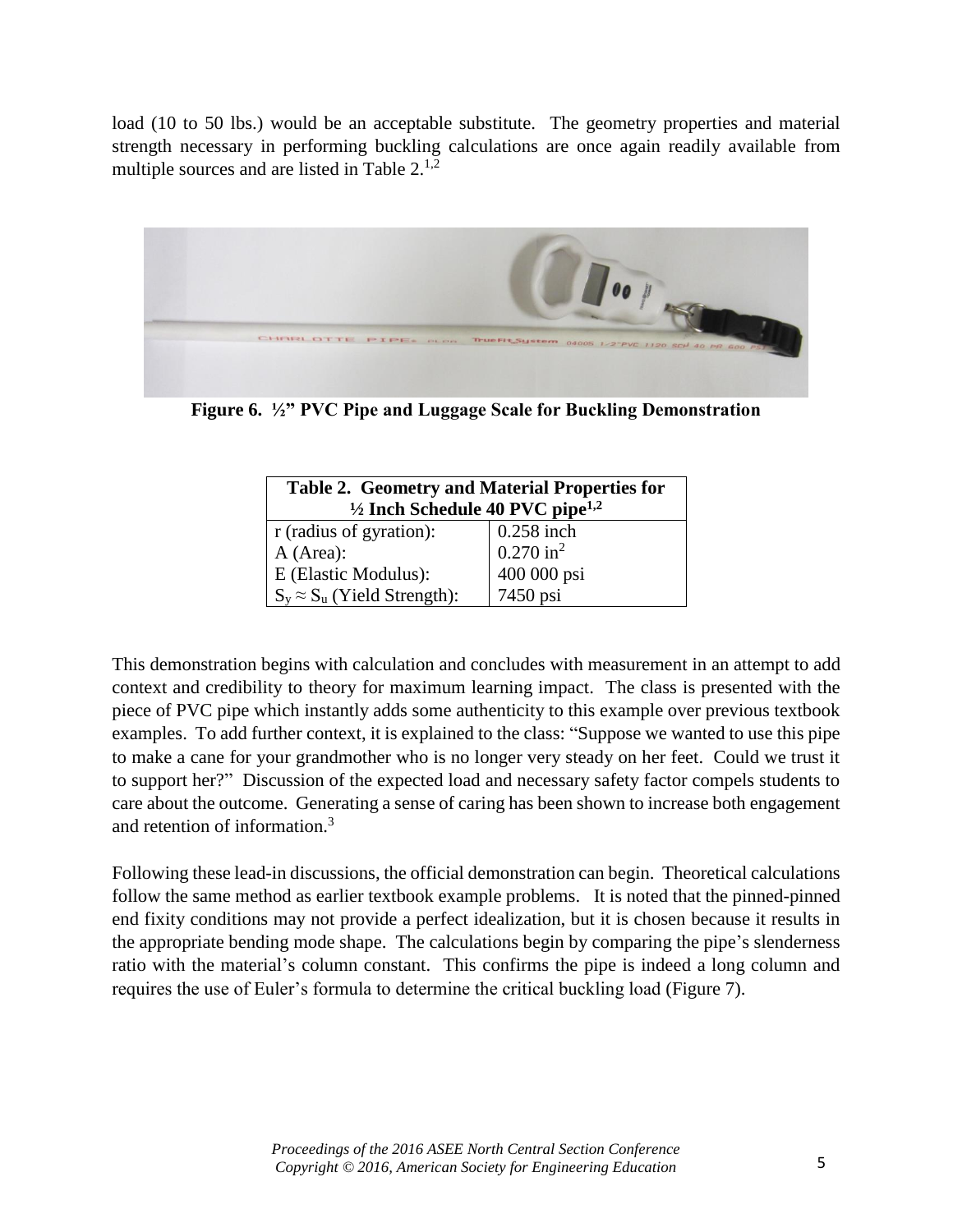| Slenderness Ratio and Column Constant:<br>$SR = \frac{KL}{r} = \frac{(1)(45.5~inch)}{(0.258~in^2)} = 176.4$ |
|-------------------------------------------------------------------------------------------------------------|
| $C_c = \sqrt{\frac{2\pi^2 E}{S_v}} = \sqrt{\frac{2\pi^2 (400\ 000\ psi)}{(7450\ psi)}} = 32.55$             |
| $SR \gg C_c$ : use Euler's Buckling Formula                                                                 |
| Euler Critical Buckling Load:                                                                               |
| $P_{cr} = \frac{\pi^2 EA}{(L_e/r)^2} = \frac{\pi^2 (400\ 000\ psi)(0.270\ in^2)}{(176.4)^2} = 34.2\ lbs$    |

#### **Figure 7. Critical Buckling Load Calculation**

Upon completion of the critical buckling load calculation, students are asked if the load seems reasonable. The pipe is passed around to let students get a feel for the applied force necessary to generate the buckling mode. Further discussion concerning the use of the pipe as a walking cane will naturally arise. This should be encouraged as students attempt to apply these theoretical concepts to a real world example.

The luggage scale surfaces only after this discussion so that the buckling load can be measured for further validation. The measurement will be close to the calculated load, but the difference in values offers additional opportunity for discussion and deeper learning. End fixity, loading conditions, material properties, and even subjectivity in measuring the critical buckling load all provide possible sources of error.

Cross-Section Effect on Torsional Rigidity. This demonstration is simply a tactile exercise for students to gain a relative understanding of the effect of cross-section on stiffness of a torsional member. As shown in Figure 8, three 18 inch lengths of 2 inch schedule 40 PVC pipe are used for the demonstration. One of the pipe cross-sections (bottom) was left circular to demonstrate the most efficient use of area in a torsional cross-section. A second section (center) was flattened to provide a rounded rectangular cross-section. This was created using a heat gun to soften the material until it could be flattened into this form. The final section (top) was left circular, but split down the center to demonstrate the effect of a discontinuous cross-section. Holes were drilled in the ends of each length of pipe so that ½ inch schedule 40 PVC pipe could be placed in each end and used as handles for twisting each section.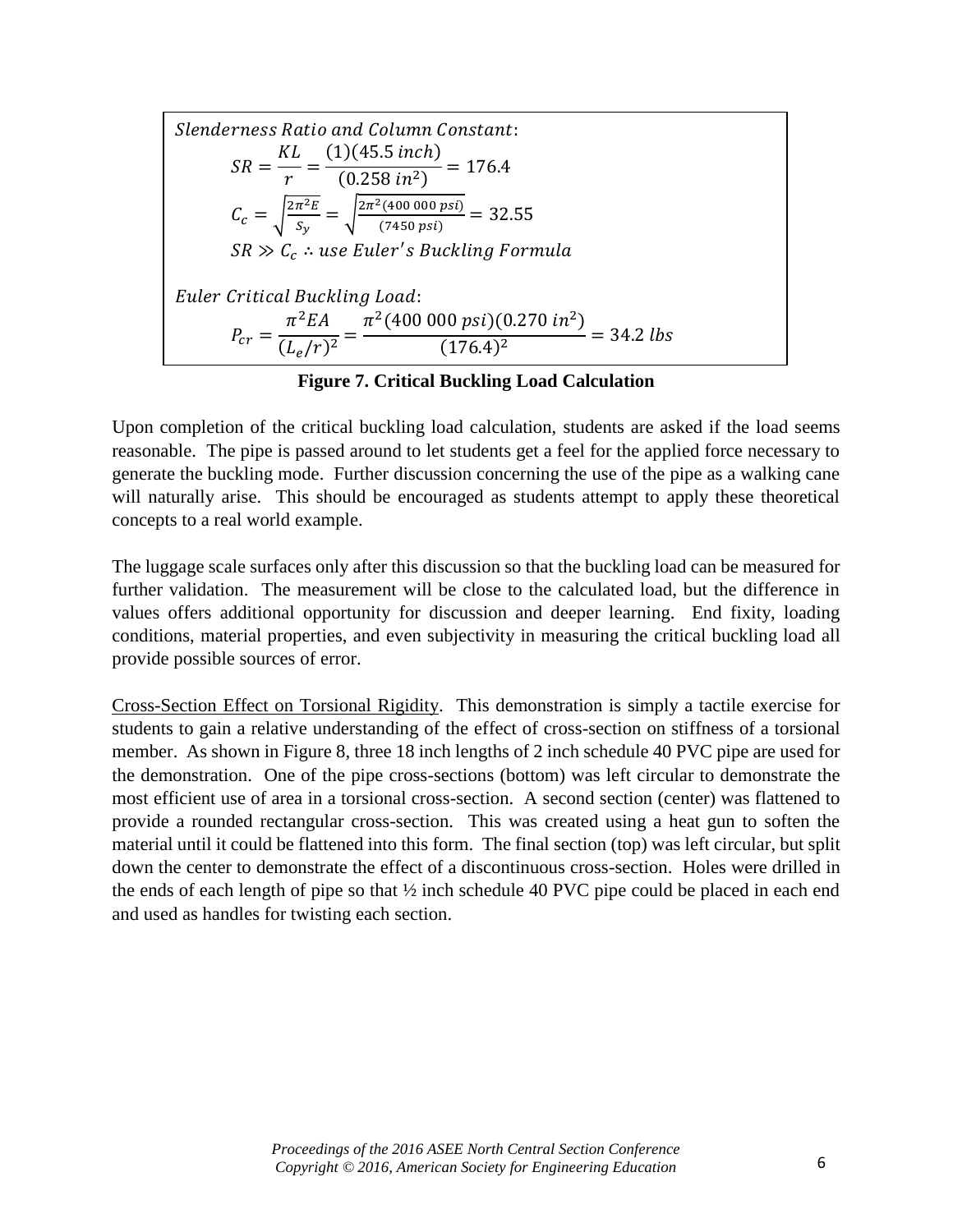

**Figure 8. Cross-Section Effect on Torsional Rigidity**

The textbook treatment of structural members loaded in torsional shear focuses mostly on solid and hollow circular cross-sections. This applies to a large percentage of applications including most shafts, axles, pipes, and tubes; however, it is important that students understand the effects of using other types of cross-sections to carry torsional loads for applications such as machine frames, auto bodies, or even consumer product structures. The analysis of stiffness and strength of non-circular cross-sections varies for each case, but it is possible to gain a quick sense of the effect of cross-section modification with this demonstration. With the introduction of non-circular cross-sections in torsion, students can try to twist each of the example sections to experience the resulting effects. It is important to note that each of the pieces differ only in cross-sectional shape and share the same material, length, and cross-sectional area. The closed circular section is notably the stiffest section, but the closed rectangular section maintains a comparable tactile feel. On the other hand, the open circular section results in a dramatic decrease in torsional stiffness. This can be related back to the use of tubular members in most machine and auto body structures. While it is tempting to design with open cross-sections produced by high volume manufacturing processes such as sheet metal stamping and injection molding, torsional stiffness is increased dramatically by finding ways to close these sections.

#### **Assessment**

Near the end of the course, students completed an anonymous survey regarding the class demonstrations. A Likert-type scale was used to rate students' agreement with three statements about each demonstration. These basic statements were only intended to assess whether or not the examples warranted continued use in future classes. These statements included:

- A) "This demonstration made class more interesting and enjoyable."
- B) "This demonstration helped me better understand concepts from this chapter."
- C) "This demonstration is worth repeating in future Strength of Materials classes."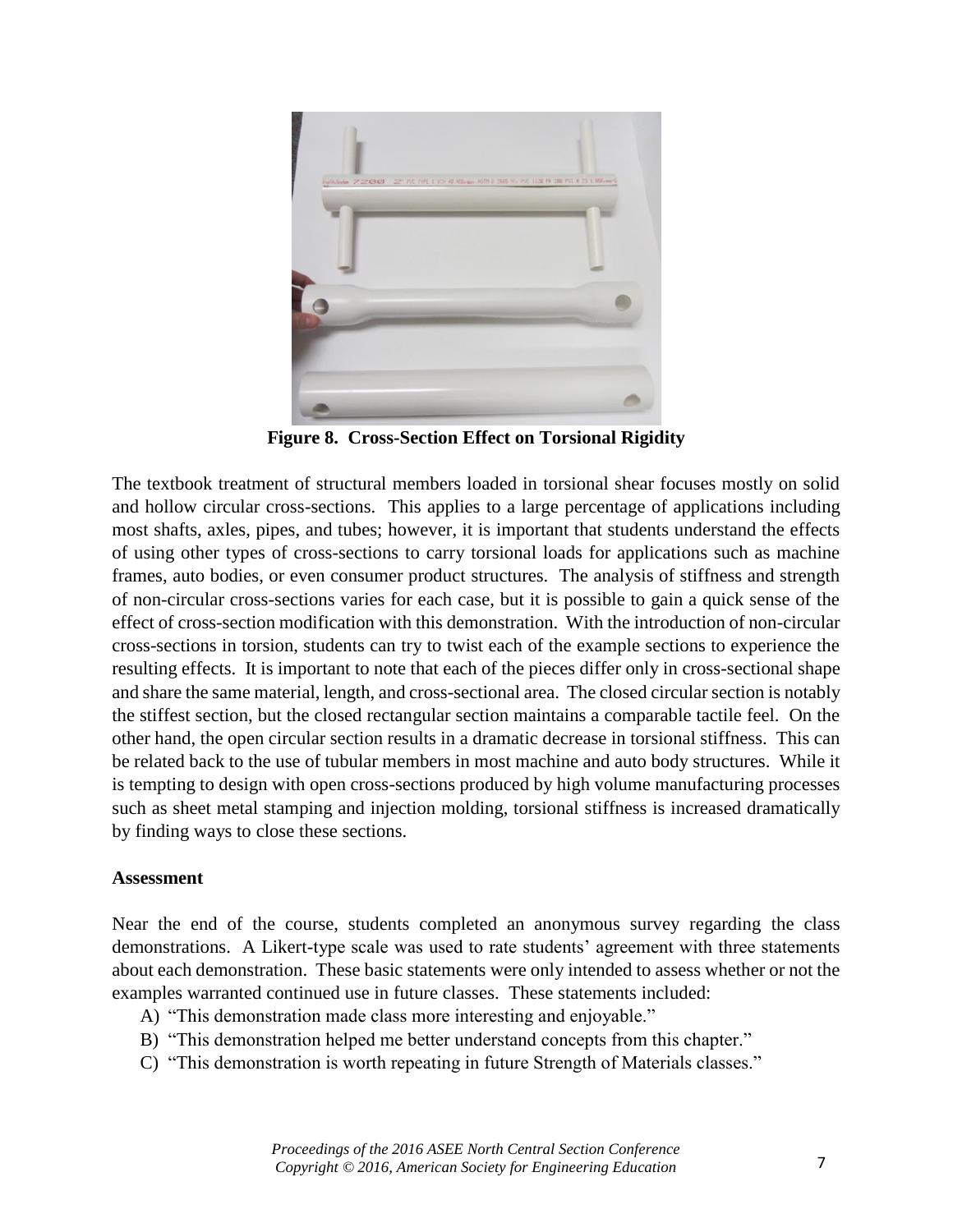16 of the 20 students in the class completed the survey. Figure 9 displays the results of the survey with the average rating for each of the three questions within each demonstration. There was strong agreement with all three questions and all three demonstrations. The ratings were further reinforced with a few general comments from the survey. One student commented "the demonstrations were all very helpful. Great visuals made the class more interesting." These results suggests the demonstrations have provided an effective and enjoyable source of learning.



**Figure 9. Demonstration Survey Results**

## **Conclusions**

This series of demonstrations offers an effective approach to bolstering theoretical teaching of engineering mechanics concepts in an undergraduate strength of materials course. While the demonstrations do not replace the need for theoretical teaching with typical industry examples, they can help bridge the gap between students' current experiences and textbook examples. This can be especially useful in courses with limited lab exercises.

Some initial success confirmed by feedback in student surveys supports continued experimentation with this series of demonstrations. Specifically, the torsional rigidity demonstration could be further improved by providing a connection to a real-world example in combination with analysis and measurement techniques similar to the other demonstrations. Additional demonstrations and examples could also be developed using these same materials and tools to support other course concepts. The simplicity, low cost, and quick execution of these demonstrations increase their appeal as a teaching aid; however, further evaluation is necessary to properly assess their overall effectiveness on student learning.